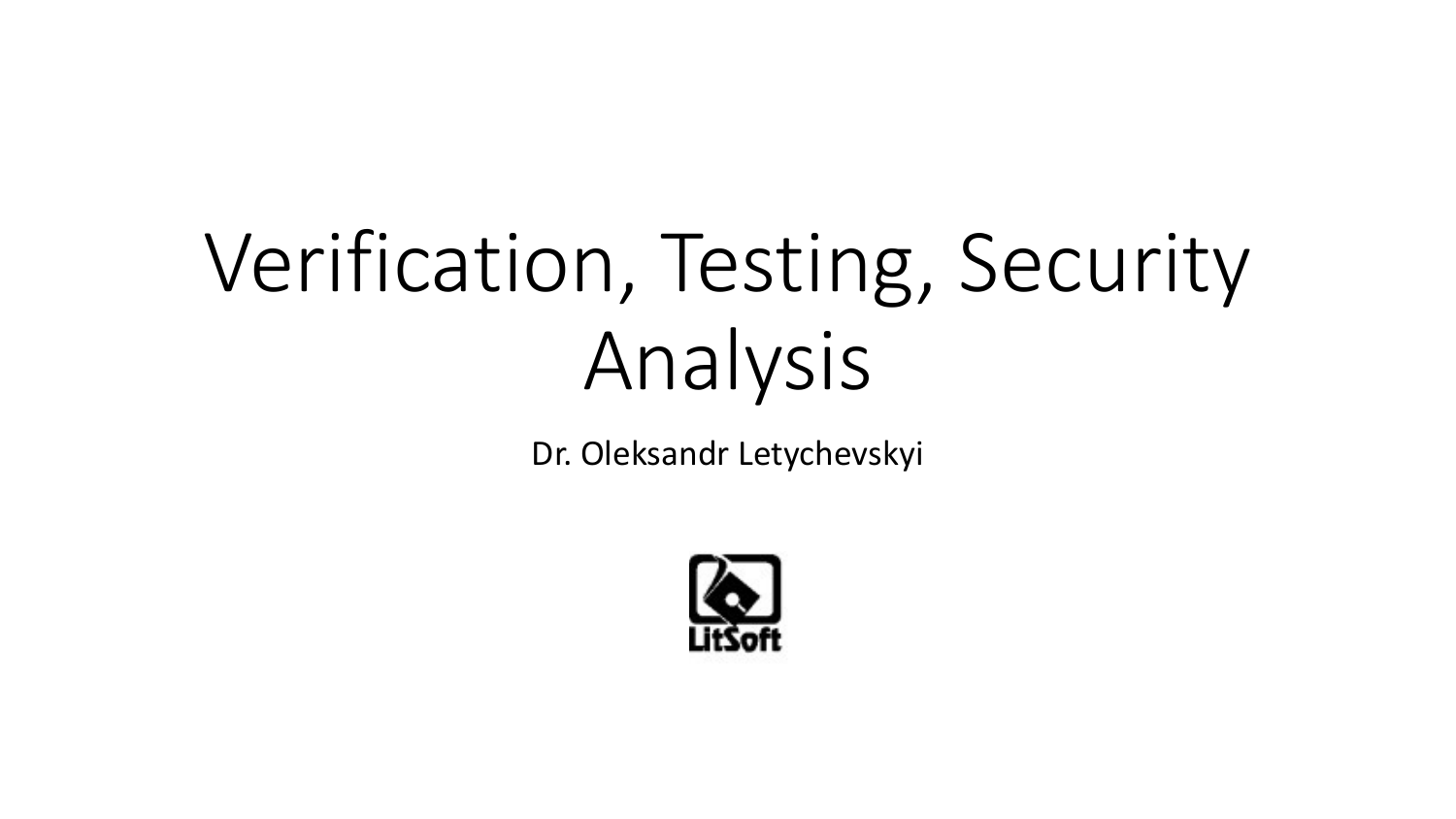

#### Dr. Oleksandr Letychevskyi

Dr. Volodymyr Peschanenko

**80 Automatic Theorem Prover**

**90 Algebraic Programming System**

**Insertion Modeling System**

**2000 Verification of Requirements Specifications**

**Verification of Parallel Programs**

**Prof. Alexander Letichevsky** 

**Letichevsky Criterion First parallel OS with distributed memory**

**2010 Model-Based Testing**

**Reverse Engineering**

**Cyber Security**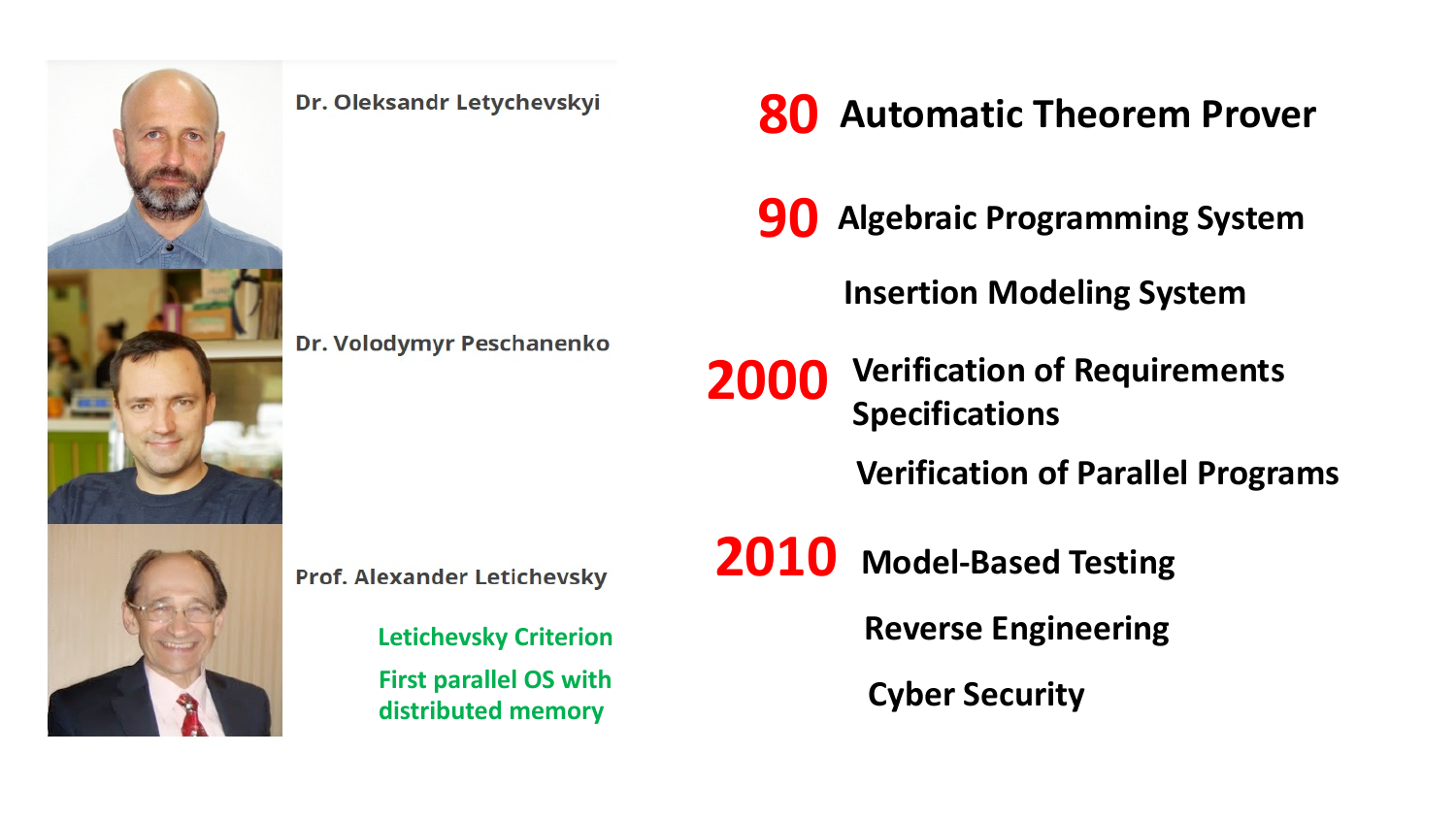#### **Our approach:**

Create algebraic model of hardware and use the algebraic methods for verification, modelbased testing, security analysis

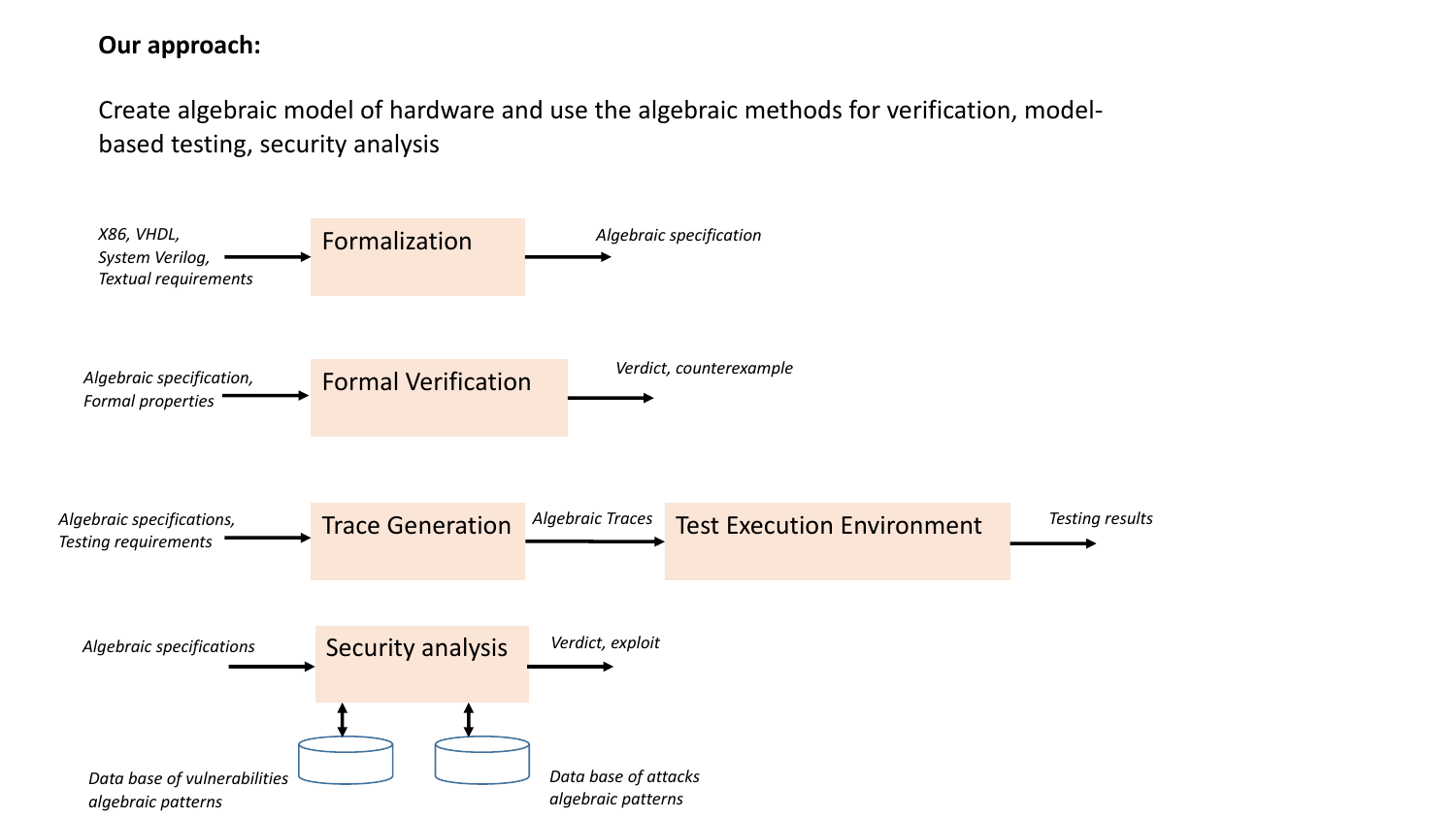## Algebra of Behaviors

**Algebra of behaviors** was developed by D. Gilbert and A. Letichevsky (Senior) in 1997 It consider the operations over **actions** and **behaviors**.

*Prefixing* operation *a.B* means that action *a* follows behaviour *B*. The operation of *nondeterministic choice* of behaviours *u + v* establishes alternative behaviours. The algebra has three terminal constants: successful termination ∆, deadlock 0, and unknown behaviour ⊥. The parallel and sequential composition are defined on the behaviors.

```
Example:
    B0 = a1.a2.B1 + a3.B2.B1 = a4.\DeltaB2 = ...
```
*The example define the order of event. The behavior B0 has two alternative - first is two actions a1 and a2 and then the rest behavior B1 or action a3 and rest behavior B2. Behavior B1 is action a4 and end of behavior etc.*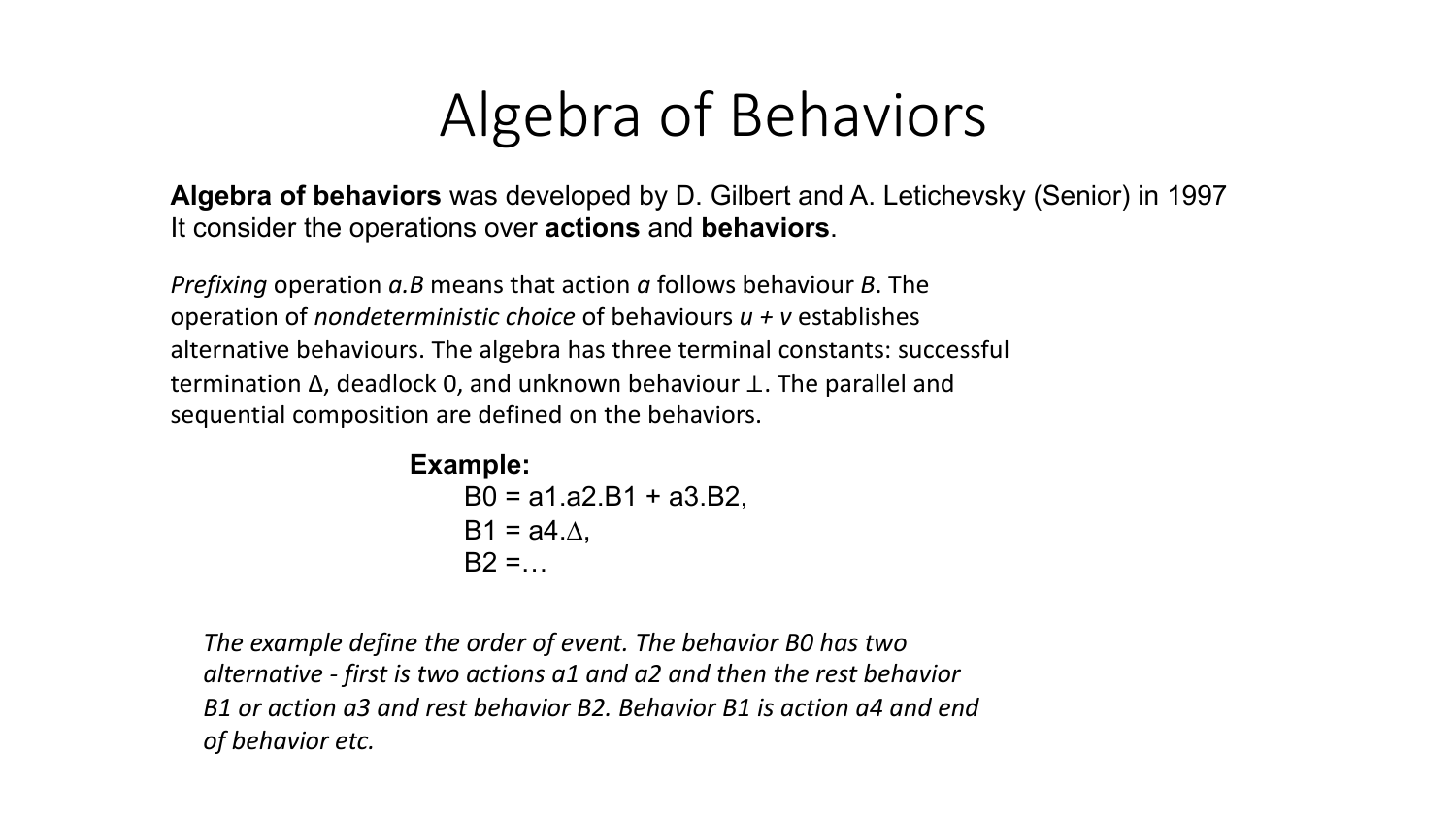### Algebra of Behaviors

Every action is also defined by a couple, namely, the **precondition** and **postcondition** of an action, given as an expression in some formal theory.

Action(A, B) = 
$$
(A > B)
$$
 &  $(A == 0) -> B = (B + 1)/A$ 

The semantic of the action presented in C-like syntax means that if precondition *(A > B)* &  $\&$  *!(A* == 0) is true for concrete values of *A* and *B* or is satisfiable for symbolic (arbitrary) values of *A* and *B*, then we can change attribute B by the assignment  $B = (B \cdot B)$ *+ 1)/A*. The action can be parametrized by the attributes used in the action's conditions.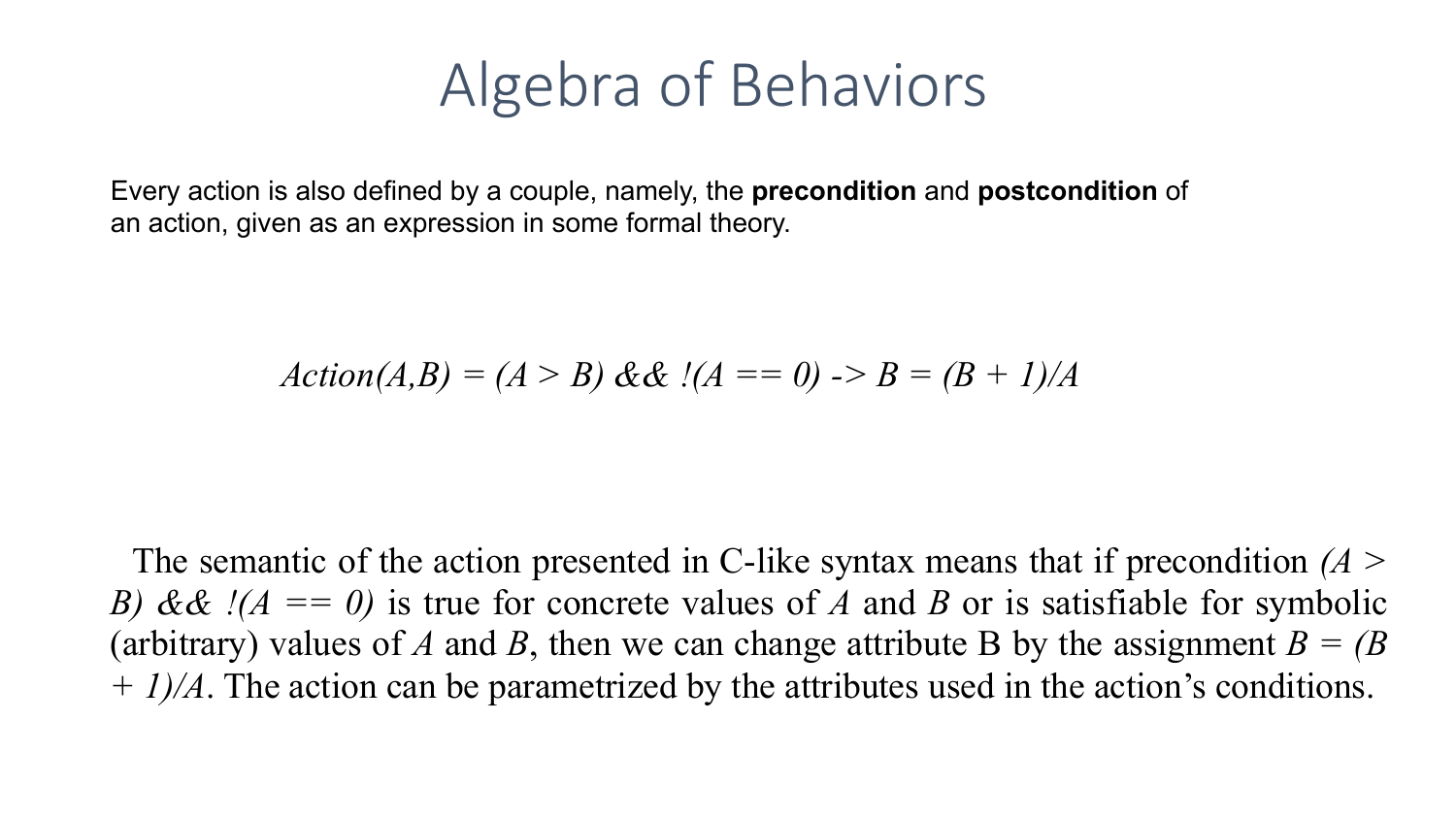### Algebraic Specifications of FPGA code

)



Aor2(s, x1, x2, x3) = (in\_1, in\_2, out : bool) 1->

<receive(x1: signal (in\_1), receive(x2: signal (in\_2), send(y : signal(out))> out = in  $1 ||$  in 2,

```
Aand(s, x1, x2, y) = (in_1,in_2,out : bool) 1->
```
 $\le$ receive(x1: signal (in 1), receive(x2: signal (in 2), send(y: signal(out))> out = in  $1 & 8 & \text{in } 2$ ,

```
Acmp fp eq(s,x1,x2,y0,y1,y2,y3,y4,deadband:real) = (in:real, set:real,
out,overflow,underflow,nan:bool)
```

```
deadband >= 0 -
```

```
<receive(x1 : signal(in)), receive(x2 : signal(set)),
```
send(y0:signal(out)),send(y1:signal(out)), send(y2:signal(overflow)), send(y3:signal(underflow)), send(y4:signal(nan))>

```
out = (in >= set) && (in – set <= deadband/2) ||(in <= set) && (set – in <= 
deadband/2);
```

```
overflow = (in >= set) && (in – set > maxReal32) || (in <= set) && (set – in > 
maxReal32);
```

```
underflow = (in >= set) && (in – set < minReal32) | | (in <= set) && (set – in <
minReal32)
```

```
S1_ALG = P11 || P12 || P13,
P11 = ((A_from_MATS2(or2_11)|| A_from_MATS2(or2_12));
  (
   Aor2(or2_11, MATS, MATS, and1) || 
   Aor2(or2_12, MATS, MATS, and1)
  );
  Aand (and 1, or2 11, or2 12, tctc filter 1)
 ),
P12 = Btctc_filter(tctc_filter_1, and1, xor_1, 3000),
P13 = ((A_from_MATS2(mul_fp_1)|| A_from_MATS2(switch_fp_1));
  Amul fp(mul fp_1, MATS, MATS, cmpc_fp_gr_1, switch_fp_1, or4_1, or4_1, or4_1);
  Acmpc fp_gr (cmpc_fp_gr_1, mul_fp_1, switch_fp_1, or4_1, 5000, 0);
  (
   Aor4(or4_1, cmpc_fp_gr_1, mul_fp_1, mul_fp_1, mul_fp_1, xor_2) ||
   Aswitch fp(switch fp_1, cmpc_fp_gr_1, mul_fp_1, MATS, cmp_fp_eq)
  )
```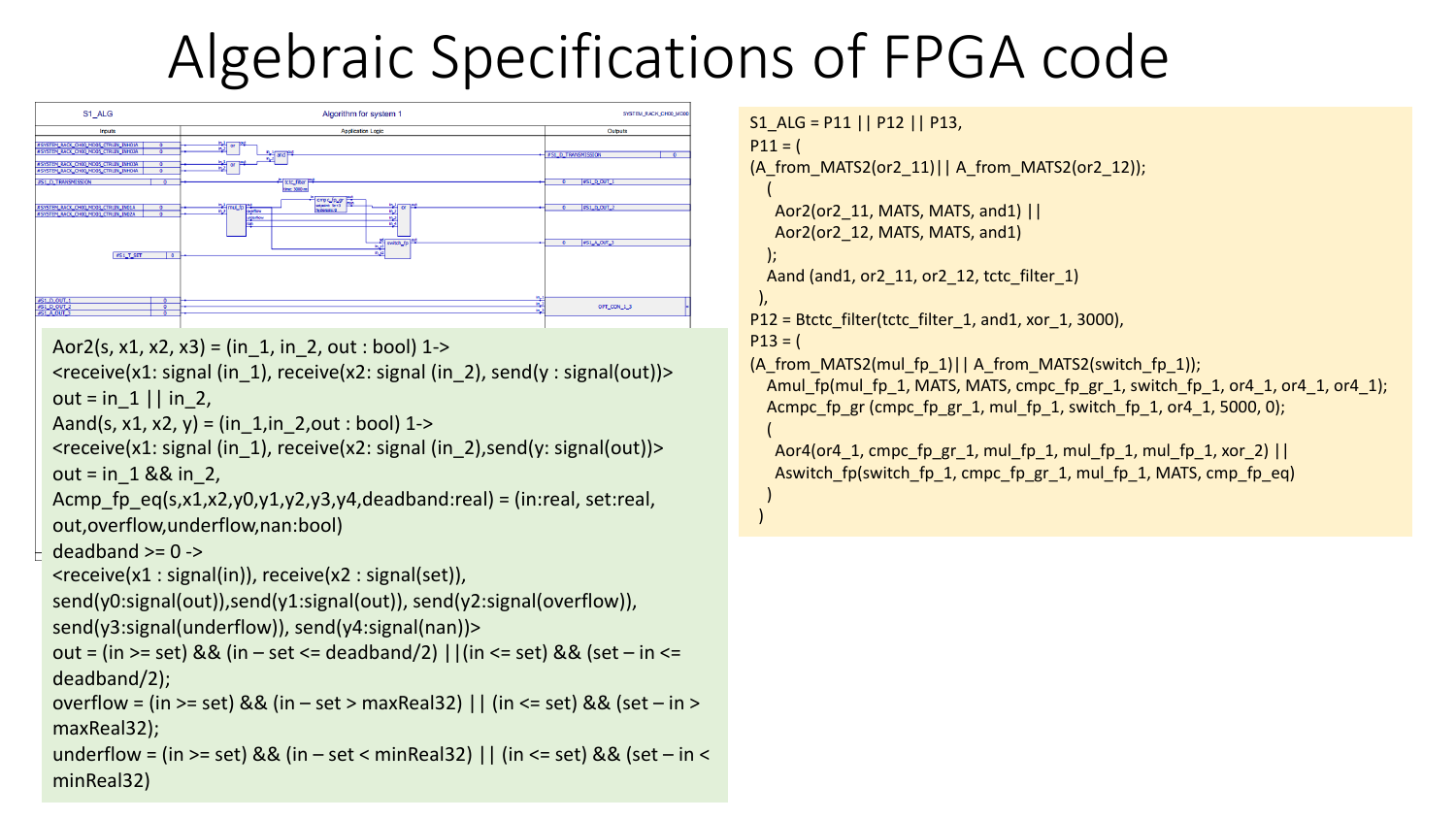### Translation of x86 Assembler to Algebra of Behaviors

#### **Set of Instructions is converted to**

|                                                       |            |  | 0000000000425060 <ssl certificate="" ctx="" file="" use="">:</ssl> |  |                   |  |          |                                     |
|-------------------------------------------------------|------------|--|--------------------------------------------------------------------|--|-------------------|--|----------|-------------------------------------|
| 425060:                                               | 41 55      |  |                                                                    |  |                   |  | push     | r13                                 |
| 425062:                                               | 41 54      |  |                                                                    |  |                   |  | push r12 |                                     |
| 425064:                                               | 49 89 f5   |  |                                                                    |  |                   |  | mov      | r13, rsi                            |
| 425067:                                               | 55         |  |                                                                    |  |                   |  | push     | rbp                                 |
| 425068:                                               | 53         |  |                                                                    |  |                   |  | push     | rbx                                 |
| 425069:                                               | 49 89 fc   |  |                                                                    |  |                   |  | mov      | r12, rdi                            |
| 42506c: 89 d5                                         |            |  |                                                                    |  |                   |  | mov      | ebp, edx                            |
| 42506e: 48 83 ec 08                                   |            |  |                                                                    |  |                   |  | sub      | rsp, 0x8                            |
| 425072: e8 d9 24 fe ff                                |            |  |                                                                    |  |                   |  | call     | 407550 <bio file@plt="" s=""></bio> |
| 425077:                                               | 48 89 c7   |  |                                                                    |  |                   |  | mov      | rdi, rax                            |
| 42507a:                                               |            |  | e8 a1 31 fe ff                                                     |  |                   |  | call     | 408220 <bio new@plt=""></bio>       |
| 42507f:                                               | 48, 85, c0 |  |                                                                    |  |                   |  | test     | rax, rax                            |
| 425082:                                               |            |  |                                                                    |  | 0f 84 b0 00 00 00 |  | ie       | 425138                              |
| <ssl certificate="" ctx="" file+0xd8="" use=""></ssl> |            |  |                                                                    |  |                   |  |          |                                     |
| 425088:                                               | 4c 89 e9   |  |                                                                    |  |                   |  | mov      | rcx, r13                            |



#### **Set of Algebra Behavior Expressions**

 $B425060 = a$  push 33766.B425062,  $B425062 = a push 33767.B425064,$  $B425064 = a$  mov 33768.B425067,  $B425067 = a push 33769.B425068,$ B425068 = a push 33770.B425069,  $B425069 = a$  mov 33771.B42506c, B42506c = a mov 33772.B42506e, B42506e = a sub 33773.B425072, B425072 = a call 33774.call B407550.B425077,  $B425077 = a$  mov 33775.B42507a, B42507a = a call 33776.call B408220.B42507f,  $B42507f = a test 33777.B425082,$ B425082 = a je 33778.B425138 + a alt je 33779.B425088,  $B425088 = a$  mov 33780.B42508b,

### **Set of Algebra Behavior Actions**<br>a push 33766 = Operator(1 -> ("x86: action 'push 425060';")

 $(rip := 4345954)$ , a push 33767 = Operator(1 -> ("x86: action 'push 425062';")  $(rip := 4345956)$ , a mov 33768 = Operator (1 -> ("x86: action 'mov 425064';")  $(rip := 4345959; r13 := rsi)$ , a push 33769 = Operator  $(1 - >$  ("x86: action 'push 425067';")  $(rip := 4345960)$ , a push 33770 = Operator  $(1 - >$  ("x86: action 'push 425068';")  $(rip := 4345961)$ , a mov 33771 = Operator (1 -> ("x86: action 'mov 425069';")  $(rip := 4345964; r12 := rdi)),$ a mov 33772 = Operator (1 -> ("x86: action 'mov 42506c';")  $(rip := 4345966; ebp := edx)$ , a sub 33773 = Operator(1 -> ("x86: action 'sub 42506e';")  $(rip := 4345970; rsp := rsp - 8; zF := (rsp - 8 = 0); PF :=$  $((rsp - 8) = 0); SF := (rsp - 8) < 0))$ a call  $33774 =$  Operator(1 -> ("x86: action 'call  $425072'$ ;")  $(rip := 4345975)$ , a mov 33775 = Operator (1 ->  $("x86: action "mov 425077";")$  $(rip := 4345978; rdi := raz)$ , a call 33776 = Operator(1 -> ("x86: action 'call 42507a';")  $(rip := 4345983)$ , a test 33777 = Operator (1 -> ("x86: action 'test 42507f';")  $(rip := 4345986)$ , a je 33778 = Operator((ZF = 1) -> ("x86: action 'je  $4\overline{2}50\overline{8}2$ ';") (rip := 4345992)), a alt je 33779 = Operator((  $\sim$  (ZF = 1)) -> ("x86: action 'je  $425082$ ';") (rip := 4345992)), a mov 33780 = Operator(1 -> ("x86: action 'mov 425088';")

 $(rip := 4345995; rcx := r13)),$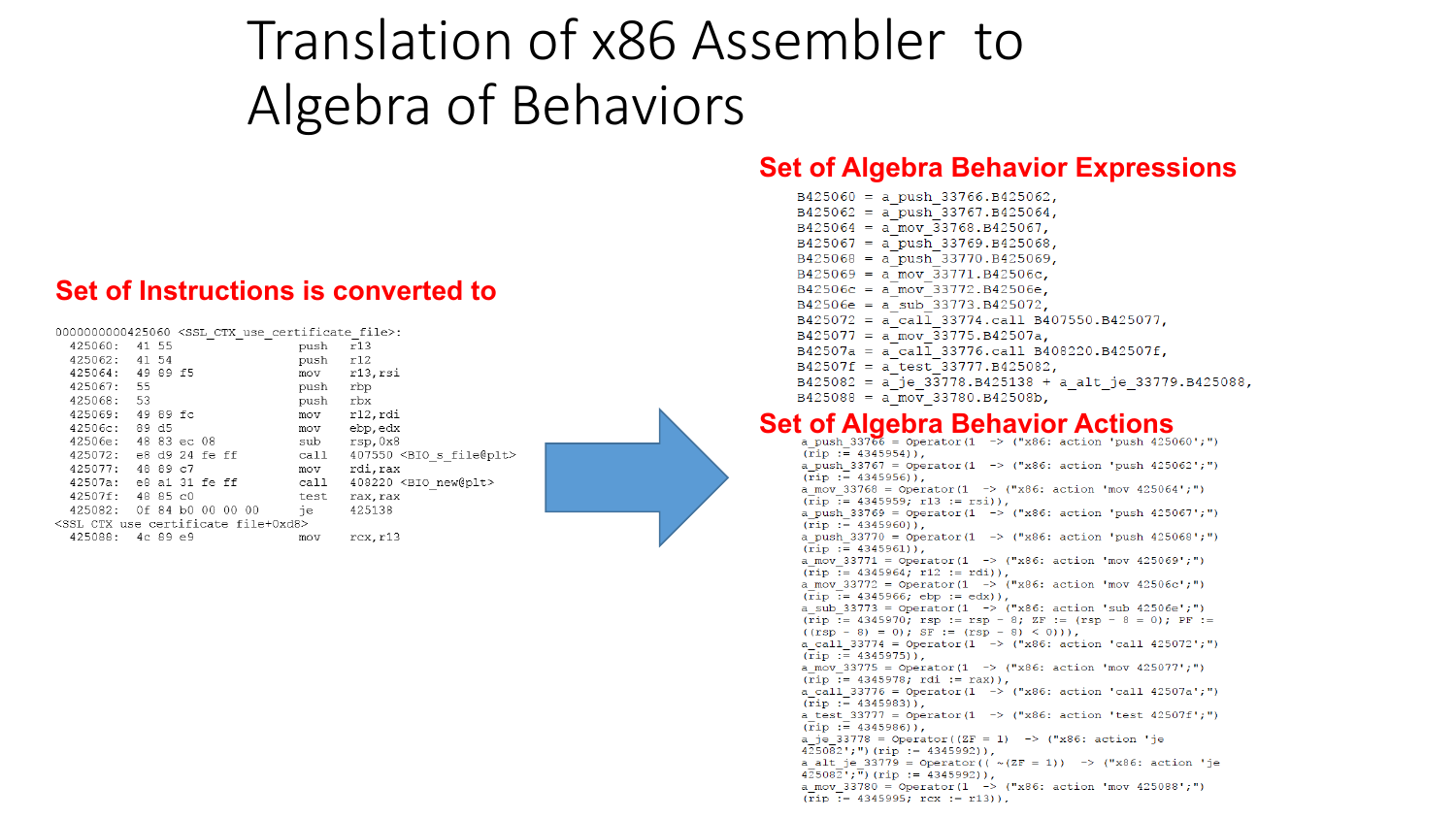## Formal Verification